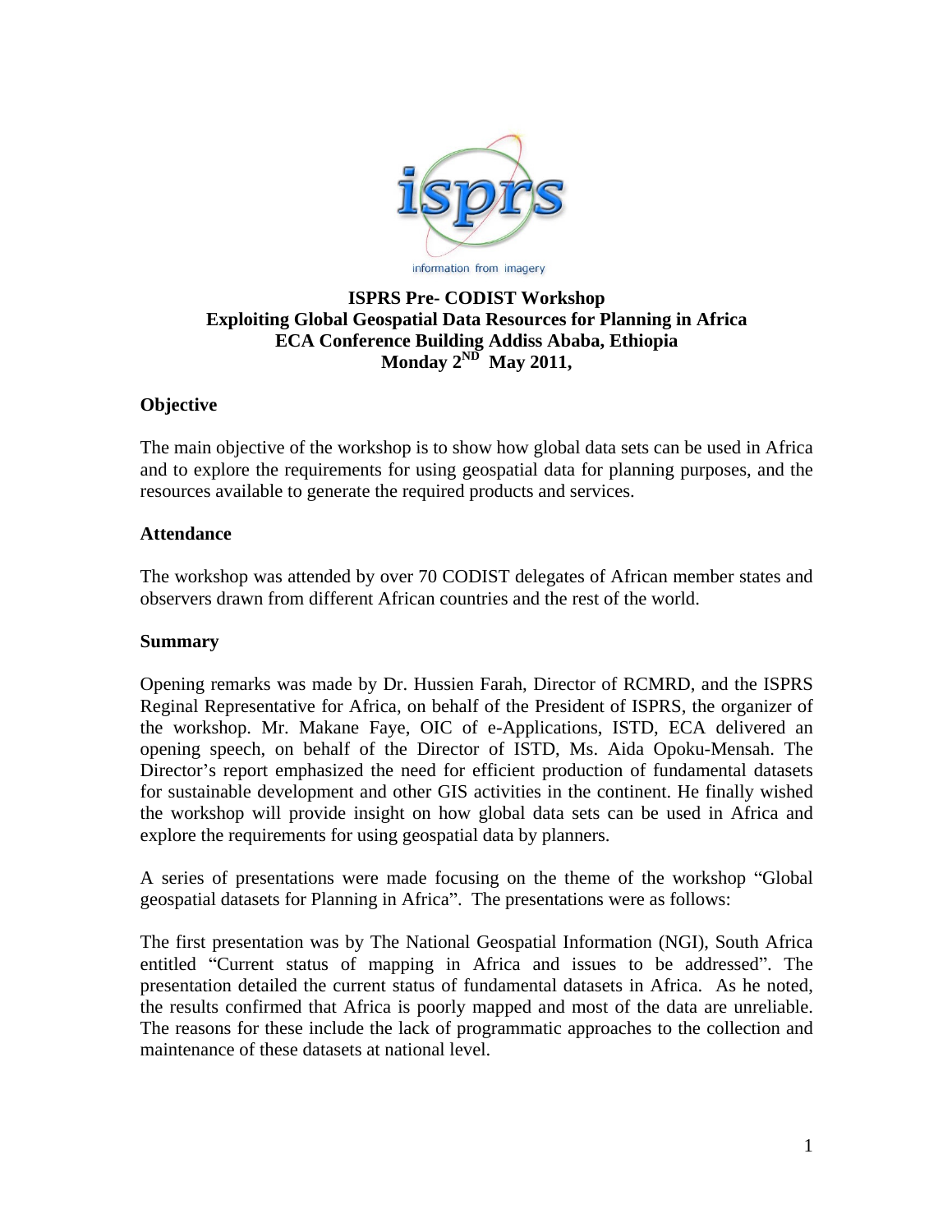The second presentation was from ISRIC, The Netherlands, on the topic "Global datasets: Characteristics, availability and access". He noted in his presentation that global datasets are being used for planning purpose in different applications such as: Land use, climate, soil, human activities, etc. He revealed that there are publicly available datasets; some examples sited from environmental datasets and human influence datasets are: worldgrids.org for; global accessibility map, CIESIN, Global Land Cover 2000 (GLC), GridUNEP, ISRIC. He also demonstrated the ASTER GDEM, and SRTM global datasets.

The third presentation was delivered by IGN France International, on Reference3D Database created by IGN France, in collaboration with ASTRIUM. The database covered most parts of the world, including North Africa, West Africa and Horn of Africa. The presentation focused more on technical issues on how Digital Elevation Models (DEM) are generated from Satellite images. The applications of Reference3D include Defense, mapping, orthorectification, etc. It can be considered as foundation data for mapping purposes. It can be used for online rectification of satellite images, with out the need for ground control points, which makes it to be cost and time effective. The Online service for orthorectificaton can be accessed at: (http://spotortho.spotimage.com ).

The last presenters were from ESRI. The main focus of the first part of the presentation was on a new paradigm in GIS through ArcGIS.com  $\frac{http://www.archive.com)}-a$  GIS platform in the cloud.

Though this platform, users can access GIS resources, including software and data, with out the need to have their own proprietary software, and the result of their web based online processing can be put on their desktop for further applications.

The second part of the presentation was on Image processing in ArcGIS. The presentation demonstrated the image processing and information extraction functionalities of ArcGIS. It emphasized the new concept of dynamic mosaicking and online image processing, while maintaining the original image data and its metadata.

# **Major outcome**

The major outcome from the workshop was: the insight on the availability of global datasets, global geospatial portals, as well as new geospatial technologies, for harnessing the global datasets for sustainable development.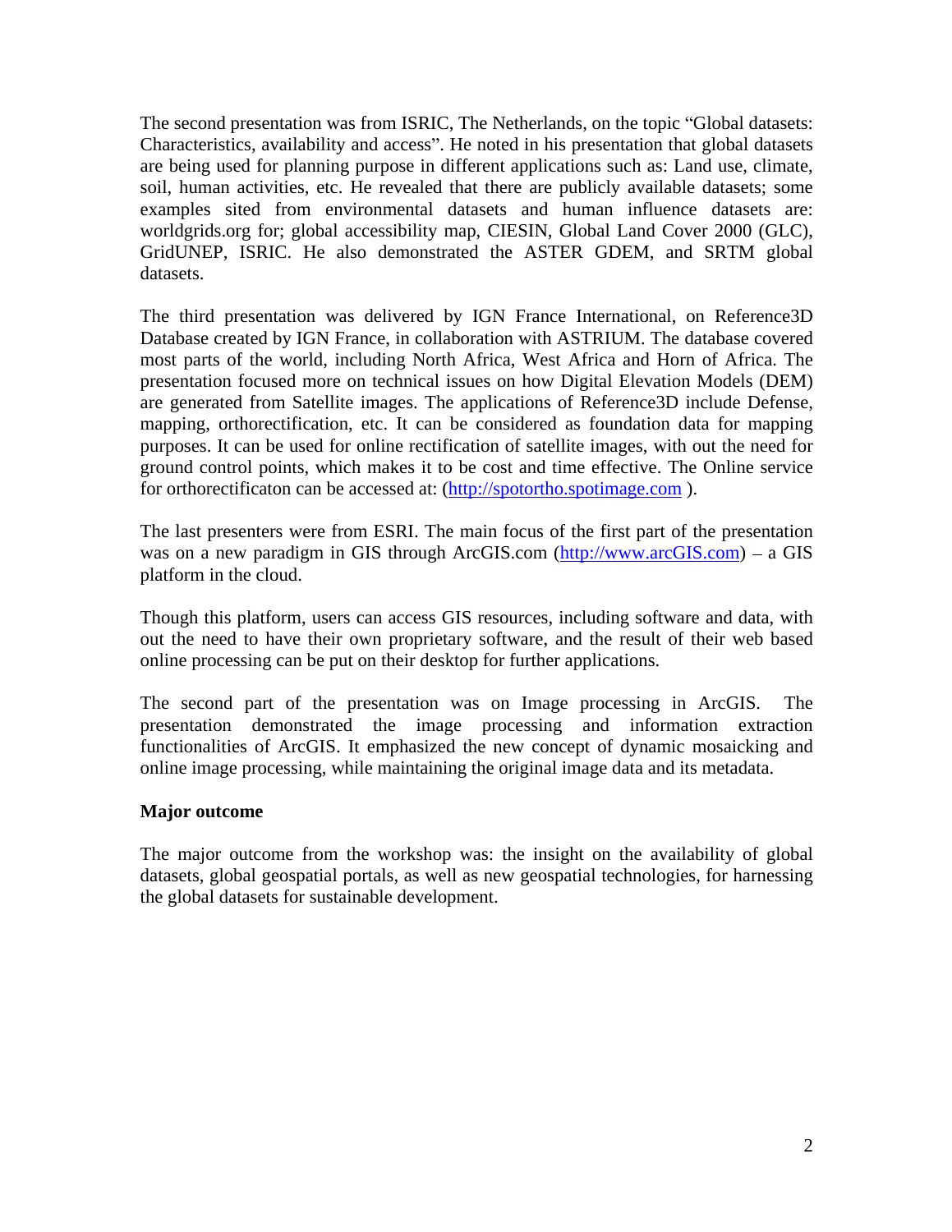## **ANNEX 1 GROUP PHOTO**



# **ANNEX II : ATTENDANCE LIST**

Mr. Sives Govender Executive Director EIS-AFRICA E-mail: SGovender@eis-africa.org, sives.govender@gmail.com

Dr. Hussein Farah, Director General, RCMRD, Kasarani Road, E-mail: Farah@rcmrd.org

Dr. Olajide Kufoniyi Executive Secretary<br>AARSE AARSE E-mail: jidekufoniyi@yahoo.com.org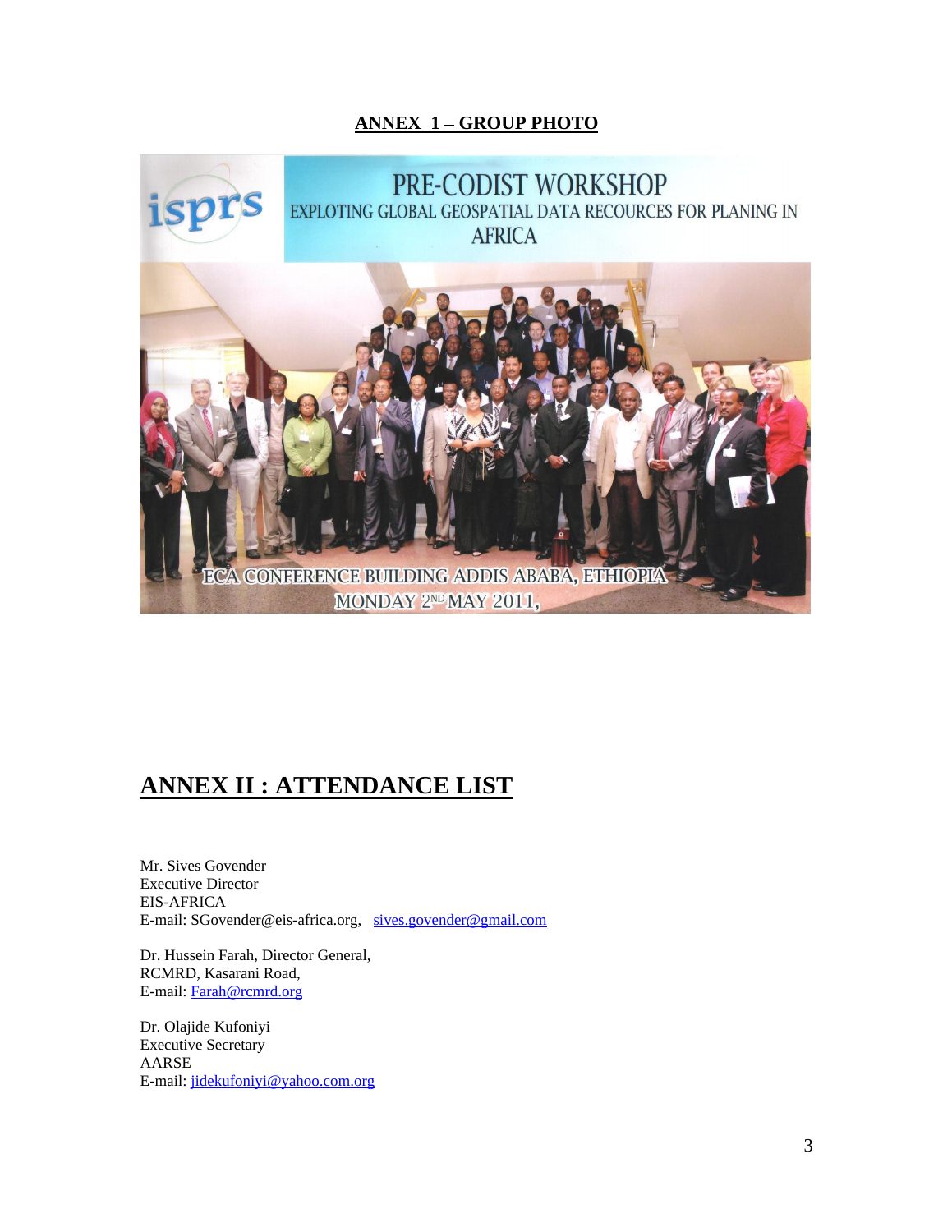Dr. Hannez J. Reuter ISRIC Email: gisxpevts@web.de

Ms. Sisseli Kay Directorate of Surveys and Mapping Department of Land Affairs Tel. 27 21 685 4070 Email: skay@ruraldevelopment.gov.za

Afework Mekeberiow **DEC** and the contract of the contract of the contract of the contract of the contract of the contract of the contract of the contract of the contract of the contract of the contract of the contract of the contract of the Email: <u>atotesfaye@yahoo.com</u>

Dr. Derek Clarke National Geo-spatial Information Cape Town, South Africa Email: dclarke@ruraldevelopment.gov.za

Mr. NAMANYA B. Didacus MINISTRY OF HEALTH KAMPALA, Uganda Email: didas.namanya@health.go.ug

Mr. Isseri Fernand Institut National de Cartographie (INC) Yaoundé, Cameroon Email: f.isseri@yahoo.fr

Mr. Getahun Bantyirga KMG Ethiopia Email: <u>getahunkebede2@yahoo.com</u>

Mr. Mesfin Wubeshet Gebremichael Southern and Eastern African Mineral Centr (SEAMIC) Dar es Salaam, Tanzania Email: mesfin@seamic.org

Mr. Shiferaw Ayele Geological Survey of Ethiopia Email: a\_shiferaw@yahoo.com

Dr. Marc URVOIS AEGOS – BRGM and the state of the state of the state of the state of the state of the state of the state of the state of the state of the state of the state of the state of the state of the state of the state of the state Email : m.urvois@brgm.fr

Mr. Befekadu Oluma Geological Survey of Ethiopia Email: befe\_58@yahoo.com

Mr. Dean Angelides ESRI Redlands, USA Email: dangelides@esri.com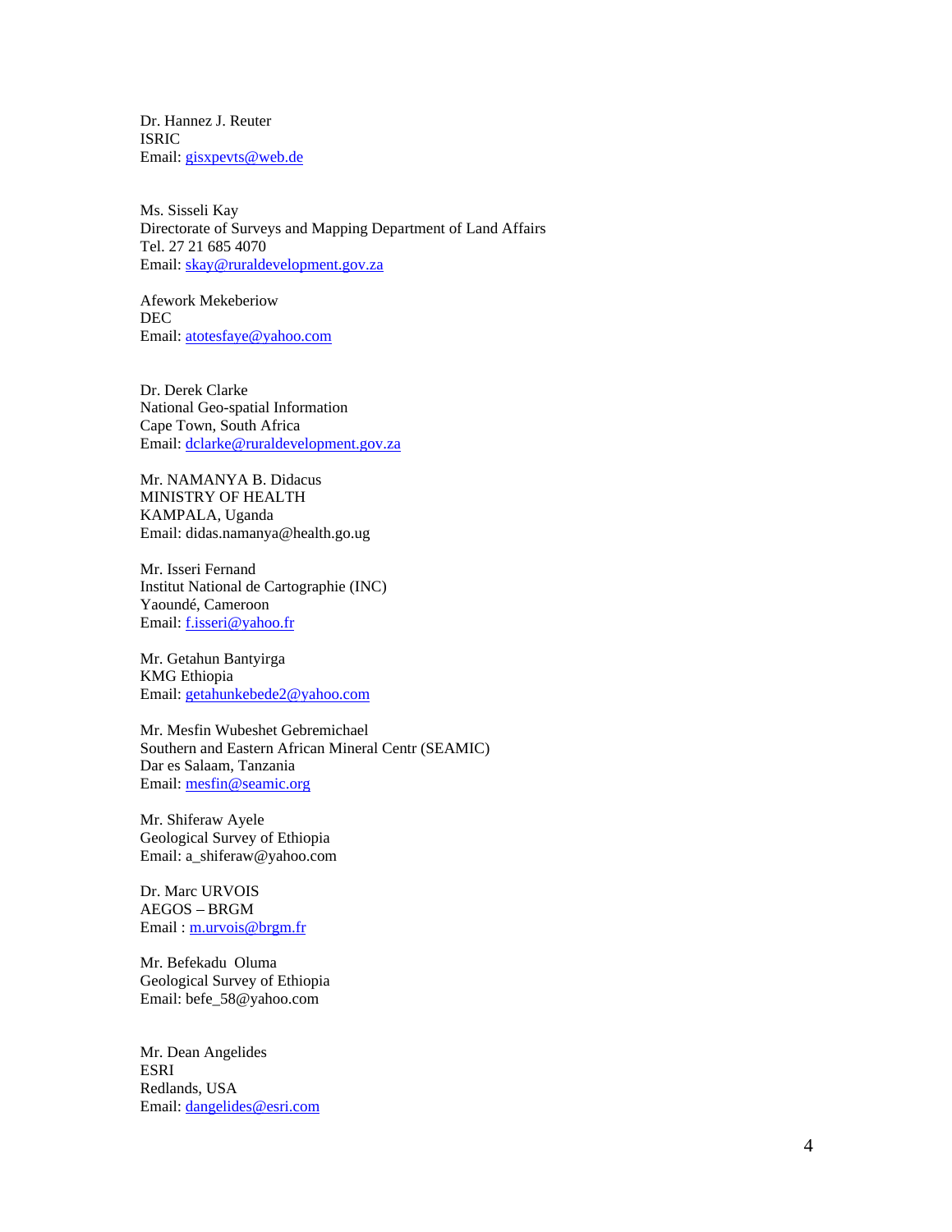Ms. Ruth Nakitare Nairobi, Kenya Email: Ruth\_Nakitare@hotmail.com

Dr. Carmelle Terborgh Vienna, VA 22182, USA Email: cterborgh@esri.com

Ms. Michelle McDonald ESRI Email: cterborgh@esri.com

Abhijit Doshi ESRI Sharjah, USA Email: adoshi@esri.com

Mr. Ayele Kebede USAID Email: <u>aykebede@hotmail.com</u>

Ms. France Lamy Google flamy@google.com

Amanuel Ayde Jimma University Email: amanuel.2010@hotmail.com Mr. Gedion Tsegaye Sahle GTS Services Email: gtshsig@gmail.com

Mrs. Rofaida Mohammed Elhassan Epidemiological Laboratory (Epi-Lab) Khartoum, Sudan

Fofana Mohamed Hassimiou IGB - Guinea Guinea Email: mhasfofana@yahoo.fr

Mr. Geoffrey Chaweya Mzembe Surveyor General's office Dept of Surveys Lilongwe3, Malawi Email: mzunzumtt@malawi.net

Mr. Albert Mhlanga Surveying and Mapping Swaziland Email : mhlangaabn@gov.sz

Mr. Sultan Mohammed Ethiopian Mapping Agency (EMA) Addis Ababa, Ethiopia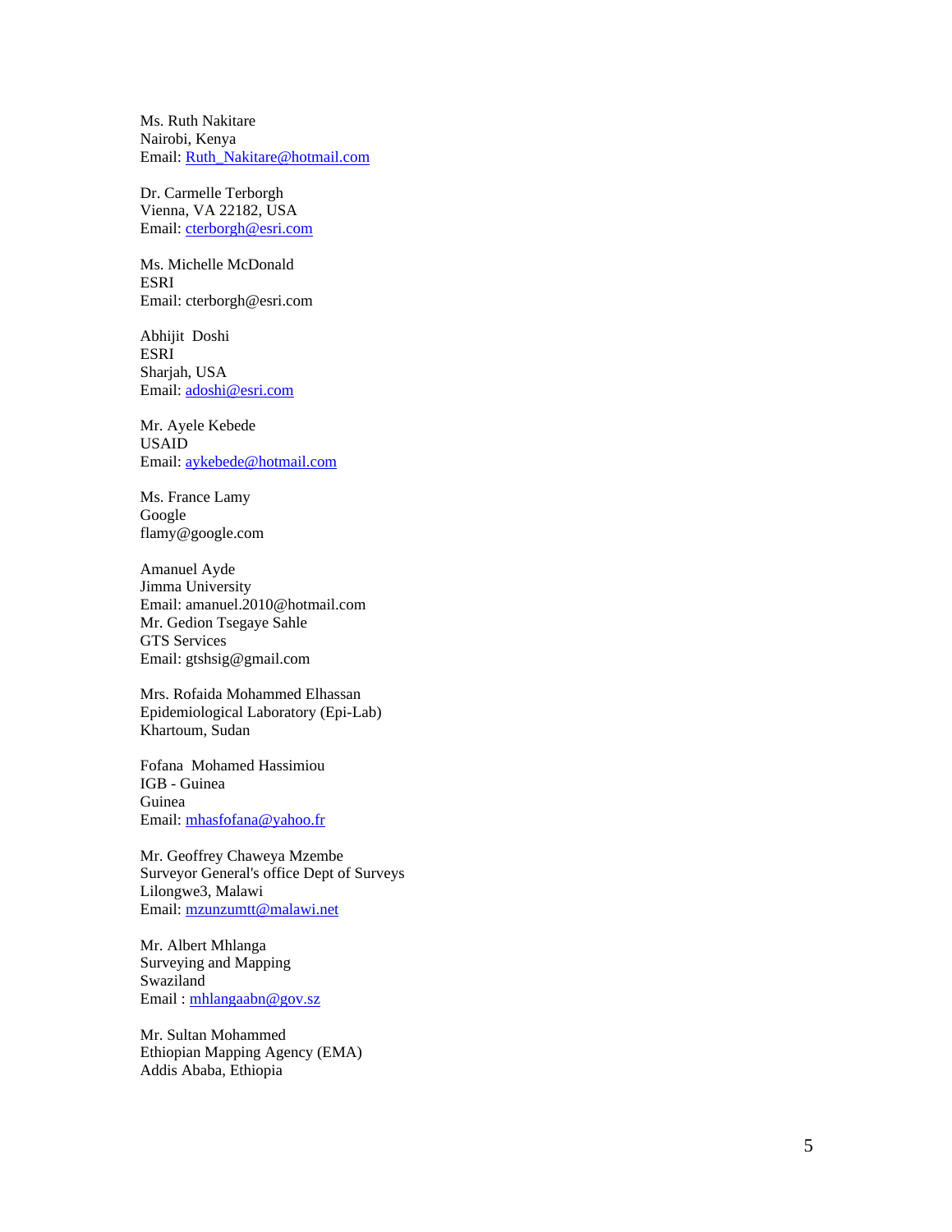Mr. Yugi OUCHI Aero Asahi Corporation Japan Email: yuuji-oouchi@aeroasahi.co.jp

Mr. Degelo Sendabo Ethiopian Mapping Agency (EMA) Addis Ababa, Ethiopia ema@ethionet.et

Mr. Leon MUDUBU KONANDE ECCAS Libreville, Gabon Email: leonmudubu@yahoo.fr Mr. Tameru Assemu HECTER THE STATE OF THE STATE OF THE STATE OF THE STATE OF THE STATE OF THE STATE OF THE STATE OF THE STATE OF Addis Ababa, Ethiopia Email: tamas40@yahoo.com

Mr. James Kimani Esri Eastern Africa Nairobi, Kenya Email: jkwanjohi@gmail.com

Mr. Willy Simons Esri Eastern Africa Nairobi, Kenya Email: wsimons@esriea.co.ke

Mr. Claude Obin Tapsoba Institut Géographique du Burkina Ouagadougou, Burkina Faso Email: Institut.geog@Fasonet.bf

Mr. Houssein Ahmed Hersi Ministry of Posts and Telecommunications Djibouti, Djibouti<br>Email: h hersi@yahoo.com Email: h\_hersi@yahoo.com

Ms. Aster Denekew Yilma UNECA **Example 2008** Addis Ababa, Ethiopia Email: adenekew@ueca.org

Mr. Bisrat Kifle Ethiopian Civil Service College Addis Ababa, Ethiopia Email: bisrat\_k2002@yahoo.com

Mr. Shandrá Hipp DOD Email:uk\_aggie@yahoo.co.uk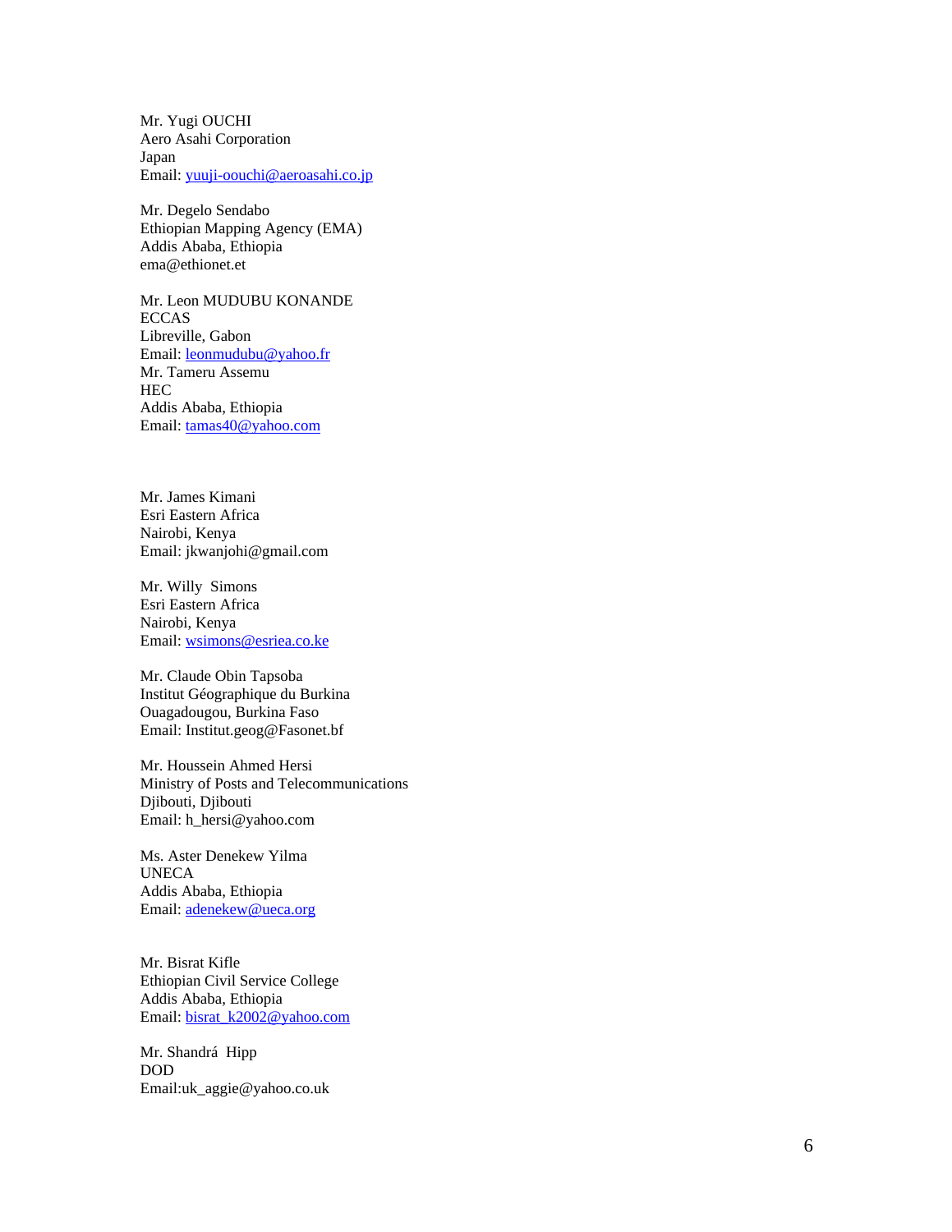Mr. Joe Schruender National Geospatial-Intelligence Agency Bethesda, MD, USA Email: joseph.d.schruender@nga.mil

Dr. Islam Abou El-Magd NARSS Cairo, Egypt Email: imagd@narss.sci.eg

Mr. Elsadig Abdalla Abdalla IGAD Djibouti, Djibouti Email: elsadig.abdalla@igad.int

Mr. Melakeneh Gelet Gedefaw Information Network Security Agency<br>Addis Ababa, Ethiopia Addis Ababa, Ethiopia Email: melegele@yahoo.com

Mr. Esayas Gebreselasie GISSE **GISSE** Addis Ababa, Ethiopia Email: robel3@yahoo.com

Mr. Melkamu Kedir GISSE **GISSE** Addis Ababa, Ethiopia Email: fewfikmek@gmail.com

Mr. Austin Pius Chidebe Njepuome **OSGOF** Abuja, Nigeria Email: <u>anjepuome@yahoo.com</u>

Njepuome Tochuewu **OSGOF** Abuja, Nigeria Email: <u>anjepuome@yahoo.com</u>

Mr. Reuben Zulu Zambia Embassy Email: reubendzulu@yahoo.com

Dr. Aminu Uoman RESLARC/GEOSON Email: <u>aminu@resslarcgroup.com</u>

Dr. Felix Elongo CERGEC/CONGO Email: fx\_elongo@yahoo.fr

Mr. Mossab F. Al-Gawel Libyan Embassy Email: mfldiplo@gmail.com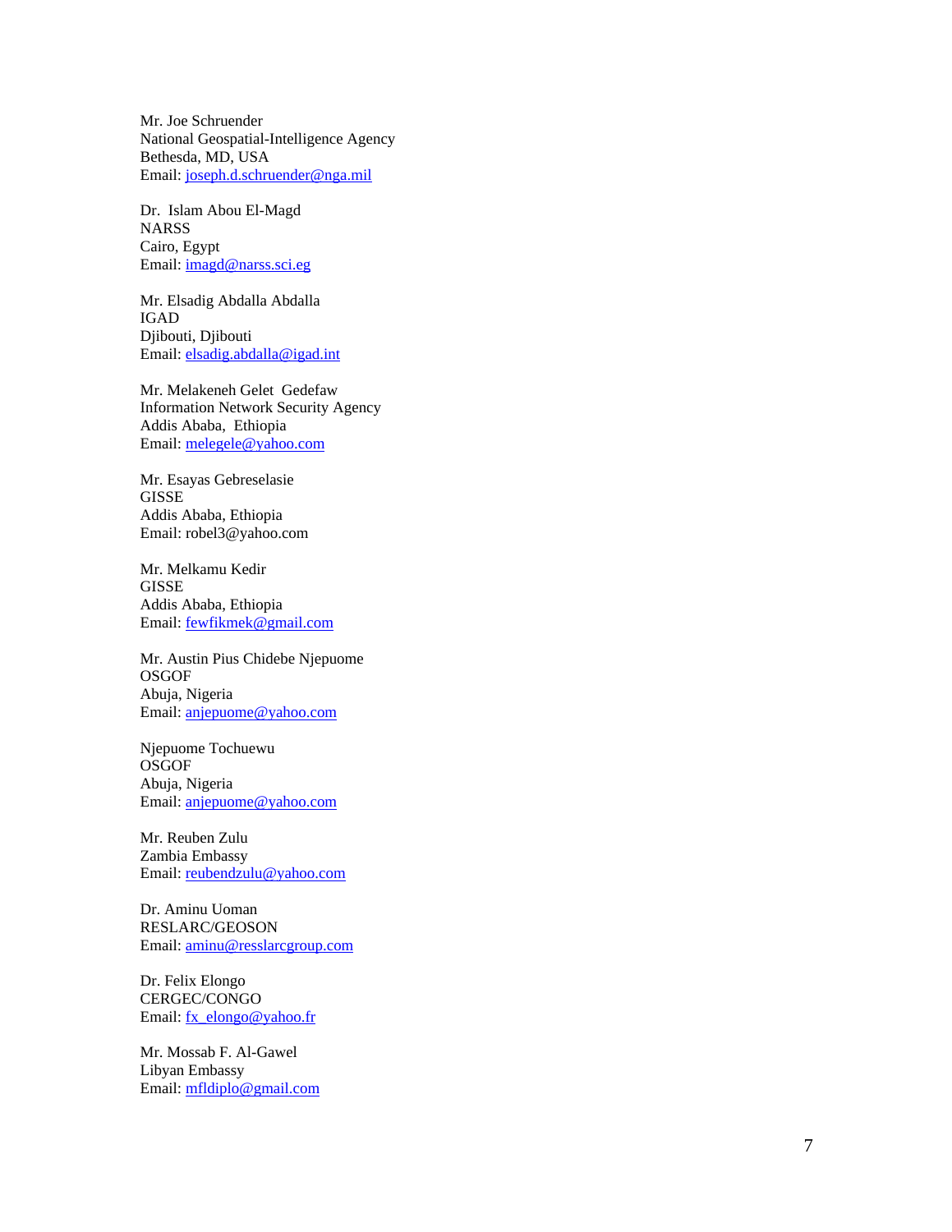Mr. Alemu Nebebe Ethiopian Mapping Agency Addis Ababa, Ethiopia Email : mekonnen@yahoo.com

Mr. Ephrem G/Mariam eSyetem Africa Email: egmariam@yahoo.com

Mr. Robert Achieng Otieno EAC Secretariat<br>EAC, ICT EAC, ICT Arusha, Tanzania Tel. )255 27 2504253 Mob. 4254722540768 Email. achieng@ractg.

Mr. Jemal Ali General Manager 3c PLC, Geo Spatial Addis Ababa, Ethiopia Tel. 0911 2104 Email. 3cbdr@ethiopia.et

Mr. Dereje Beyene Expert and the contract of the contract of the contract of the contract of the contract of the contract of the contract of the contract of the contract of the contract of the contract of the contract of the contract of the MFA Addis Ababa, Ethiopia Tel. 0910 512683 Email. Freead2008@yahoo.com

Mr. Opeyemi Zubaw SO, Strategic Space Applications NASRDA Abuja, Nigeria Mob. +2348038109819 Email. opezubair@gmail.com **community and community of the community of the community of the community of the community of the community of the community of the community of the community of the community of the community** 

Mr. Rocf Becker **Consultant** consultant consultant consultant consultant consultant consultant consultant consultant consultant GEDMARK

Mr. Zelalem Getahun CEO, GEDMARK Addis Ababa Tel. 0911 526750 Email. <u>zelalem@geomarksystems.com</u>

Mr. Houssein Ahmed Hersi Director **Director** Ministry of Posts and Telecommunications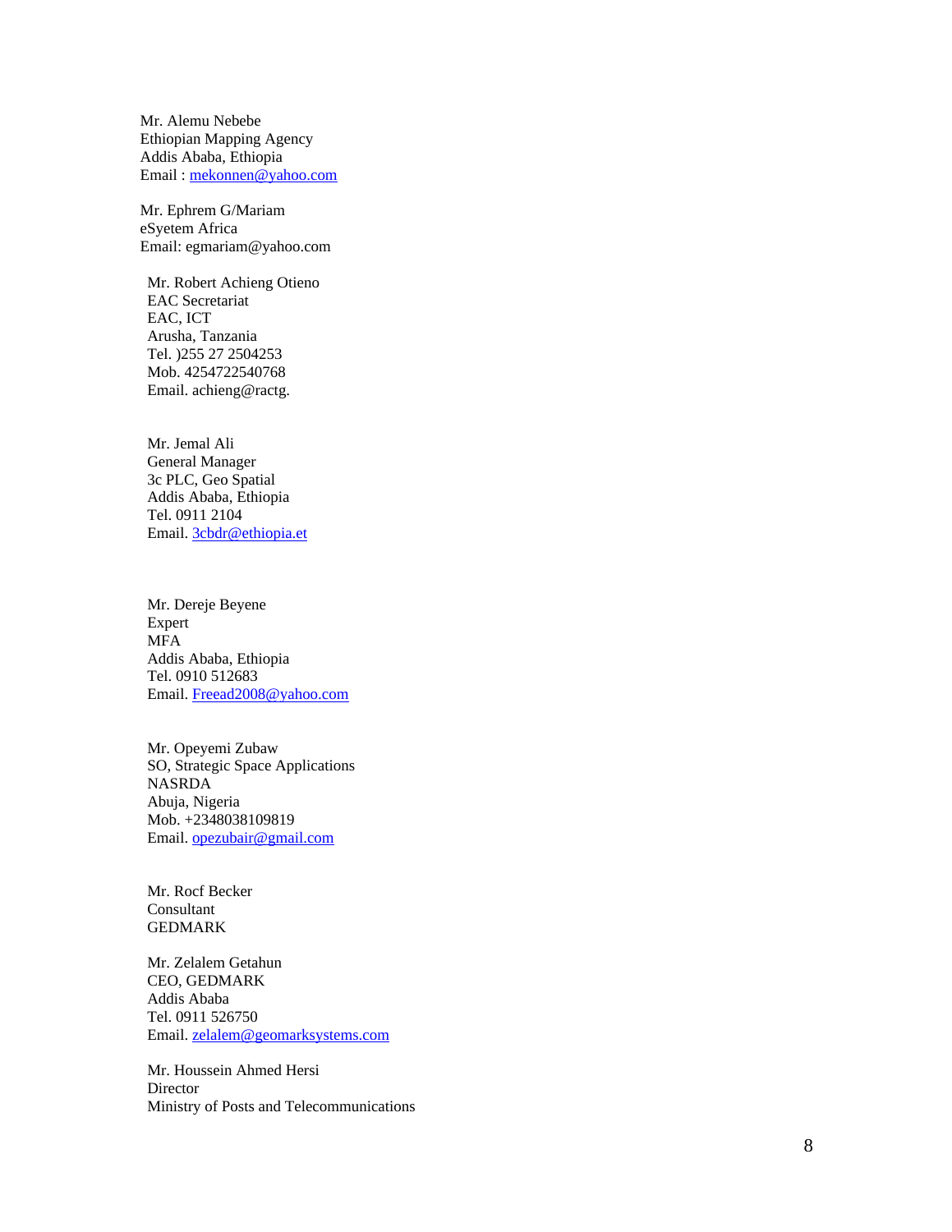Djibouti Tel. 253-357343 Mob.253-886010 Fax. 253-357343 Email.h\_hersi@yahoo.com

Mr. Didacus Namanya Community Health Geographer Ministry of Health Kampala, Uganda Tel. +256 414 340874 ext. 218 Mob. +256 772484771 Email. didas.namanya@health.go.ug

Mr. Elias Kiros Student Observer UNMNP ELSC Mob. 0914786356 Email. Eliaskiros2010@gmail.com

Mrs. Mohammed Elhassan Rofaida Epidemiological Laboratory (Epi-Lab), a collaborative center of the union Khartoum Sudan Mob. +249929042292 Fax. +249 155152445 Email. rofaida.elzubair@gmail.com

Mr. Abera Mengistu Coordinator SRI SAI Addis Ababa, Ethiopia Tel. +251 911 193316 Email. <u>Aberam2010@gmail.com</u> et al. aber al. aber al. aber al. aber al. aber al. aber al. aber al. aber al. aber al. aber al. aber al. aber al. aber al. aber al. aber al. aber al. aber al. aber al. aber al. aber al. aber

Mr. Getu Abdissa **Consultant** ECA, ISTD Addis Ababa, Ethiopia Tel. +251 911 415681 Email. gabdissa@uneca.org

Mr. Diallo Issouf ICT Expert MPTEN Sp. Best practices Burkina Faso Tel. +226 70289054 Email. i.diallo@laposte.net

Mr. Alfred N. Sawadogo Director General ICT Ministry, MPTEN